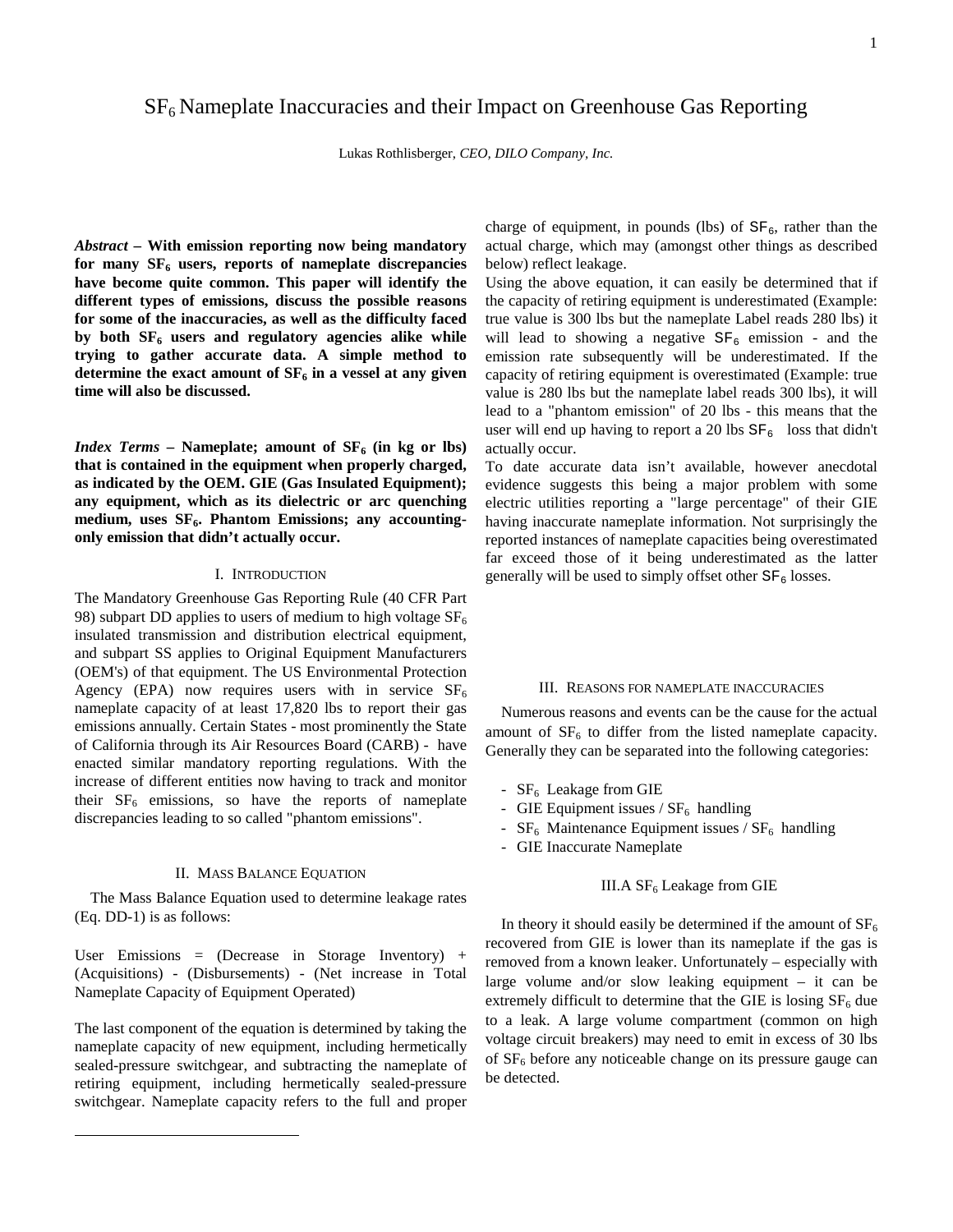### III.B GIE Equipment Issues

The operating instructions for GIE usually contain a temperature/pressure curve (as illustrated below) that is used to determine the operating pressure at any given temperature. This information is utilized by personnel to set the secondary (fill) pressure of the regulator. In order for the GIE to be filled with the correct amount of gas, any temperature and pressure gauges used during this process will have to be extremely accurate, as due to the high density of  $SF<sub>6</sub>$  any deviation of the temperature or pressure reading will lead to a discrepancy in the amount of  $SF_6$  being filled. Gauge inaccuracies (both on temperature as well as pressure gauges) are quite common – especially on older equipment or lower cost pressure regulators. Some OEM's install temperature compensated pressure gauges on GIE that do not provide an actual pressure reading. Once the needle moves from the red part of the indication to the green section, it confirms that the gas pressure is sufficient. This type of gauge is not conducive to be used to accurately measure  $SF<sub>6</sub>$  amounts.



III.C  $SF<sub>6</sub>$  Maintenance Equipment Issues

Anecdotal evidence suggests that a good portion of reported phantom emissions in fact are due to recovery systems not being able to achieve an acceptable blank off pressure (vacuum generated during the recovery process), field personnel not understanding residual pressures, or a combination of both. The percentage of  $SF<sub>6</sub>$  that has been recovered from GIE can easily be calculated using the following formula:

$$
\left(\frac{P_I - P_F}{P_I}\right) \times 100 = \% \, recov\,ered
$$

PI = Initial System Pressure in mmHg absolute PF = Final System Pressure in mmHg absolute

Using the above formula, one can easily see the impact on the amount of  $SF<sub>6</sub>$  being recovered from GIE if the recovery process is terminated before a solid vacuum has been generated in the GIE. Thanks to improvement in recovery system technology,  $> 99.9\%$  SF<sub>6</sub> recovery from any vessel is now technically feasible. It is therefore of utmost importance for the personnel operating this equipment to understand how residual pressure affects the recovery rates.

GIE is generally filled directly from compressed gas cylinders either with a fill kit (regulator and hose assembly) or by using an  $SF_6$  Recovery System (Gas Cart). Any pressure gauge inaccuracies on this type of equipment will have a similarly negative impact as outlined under III.B.

When determining the current temperature for filling GIE, it is generally assumed that the ambient and  $SF<sub>6</sub>$  gas temperature will be identical, which in reality is rarely the case. Due to its high density, one of the properties of  $SF<sub>6</sub>$  is that it generates tremendous heat loss while vaporizing in a storage cylinder. This potentially results in the gas temperature being substantially colder than ambient as it is being filled directly from a cylinder. The other extreme is when an evaporator (commonly used on large  $SF<sub>6</sub>$  Recovery Systems) is used during the filling process. Evaporators generally are automatically set to a minimum of 85 F to expedite the filling process and to ensure that only gaseous  $SF<sub>6</sub>$  enters the GIE.

Both filling processes outlined above can cause the  $SF<sub>6</sub>$  gas to enter the GIE at either higher or lower temperatures than ambient. While the pressure of the GIE will initially be correct, this can lead to an unknown over- or under fill of the equipment on any GIE that is not equipped with temperature compensated gauges.

EPA as well as the California Air Resources Board has exact and stringent requirements for both weight scale accuracy and calibration frequency. But even a highly accurate weight scale in calibration cannot account for residual  $SF<sub>6</sub>$  that remains in connecting hoses or the tubing/filtration system of an  $SF<sub>6</sub>$  Recovery System once the gas has been removed from GIE.

To determine the amount of  $SF<sub>6</sub>$  in a compressed gas cylinder, it has to be weighed and then the tare weight (stamped on each cylinder; Example: TW 115) is deducted from the displayed weight. Some cylinder testing facilities have recently reported incorrect cylinder tare weight stamps being quite common, which undoubtedly will lead to additional discrepancies.

## III.D GIE Inaccurate Nameplate

Over the last 6 months, DILO has collected data from numerous utilities on nameplate discrepancies. Additionally, controlled tests on out of service equipment have been performed to determine the impact of different filling and recovery procedures on the amount of  $SF<sub>6</sub>$  in a piece of GIE. During all the testing, NIST calibrated weight scales and mass flow scales, as well as high precision pressure and temperature gauges were used to precisely measure the amount of  $SF<sub>6</sub>$  that